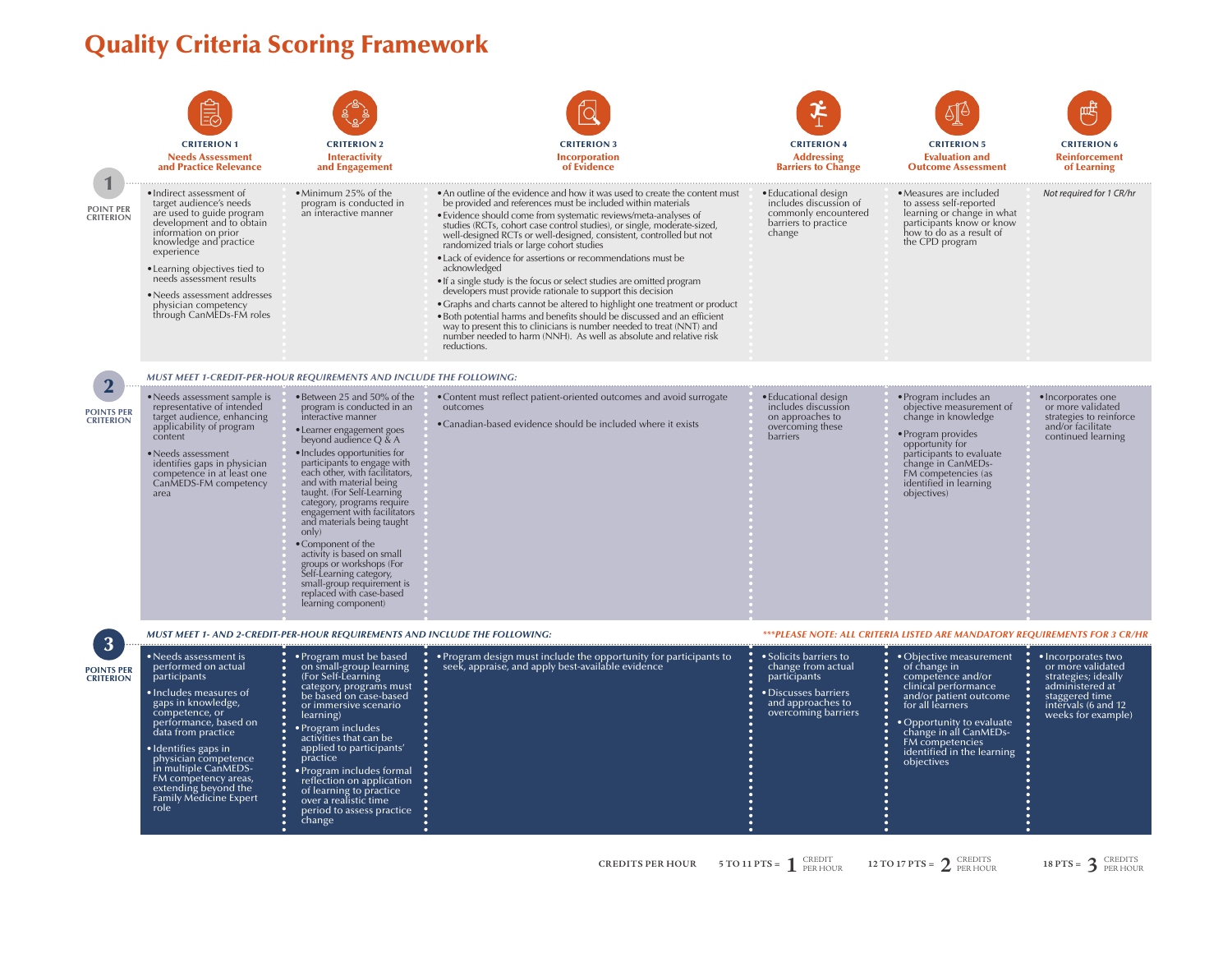## Quality Criteria Framework Tables



#### **quality criterion 1:** Needs Assessment and Practice Relevance

| <b>CREDITS</b><br><b>PER HOUR</b>         | <b>CERTIFICATION REQUIREMENTS</b>                                                                                                                                                                                                                                                                                                                                                                            |
|-------------------------------------------|--------------------------------------------------------------------------------------------------------------------------------------------------------------------------------------------------------------------------------------------------------------------------------------------------------------------------------------------------------------------------------------------------------------|
| 1 CREDIT<br>PER HOUR $=$<br>1PT           | $\checkmark$ Indirect assessment of target audience needs are used to guide<br>program development and to obtain information on prior<br>knowledge and practice experience<br>$\checkmark$ Learning objectives are tied to needs assessment results<br>$\checkmark$ Needs assessment addresses physician competency through<br>CanMEDS-FM roles                                                              |
| 2 CREDITS<br>PER HOUR $=$<br>2 PTS        | Must meet 1-credit-per-hour requirements and include the following:<br>$\checkmark$ Needs assessment sample is representative of intended target<br>audience enhancing applicability of program content<br>Needs assessment identifies gaps in physician competence in at<br>$\checkmark$<br>least one CanMEDS-FM competency area                                                                            |
| <b>3 CREDITS</b><br>PER HOUR $=$<br>3 PTS | Must meet 1- and 2-credit-per-hour requirements and include the following:<br>$\checkmark$ Needs assessment is performed on actual participants<br>$\checkmark$ Includes measures of gaps in knowledge, competence, or performance,<br>based on data from practice<br>✓ Identifies gaps in physician competence in multiple CanMEDS-FM<br>competency areas, extending beyond the Family Medicine Expert role |
|                                           | CREDITE<br>CREDIT<br>CREDITS                                                                                                                                                                                                                                                                                                                                                                                 |

**CREDITS PER HOUR 2 2 CREDITS 2 CREDITS 12 TO 17 PTS = 2 CREDITS 2 PER HOUR 2 2 PER HOUR**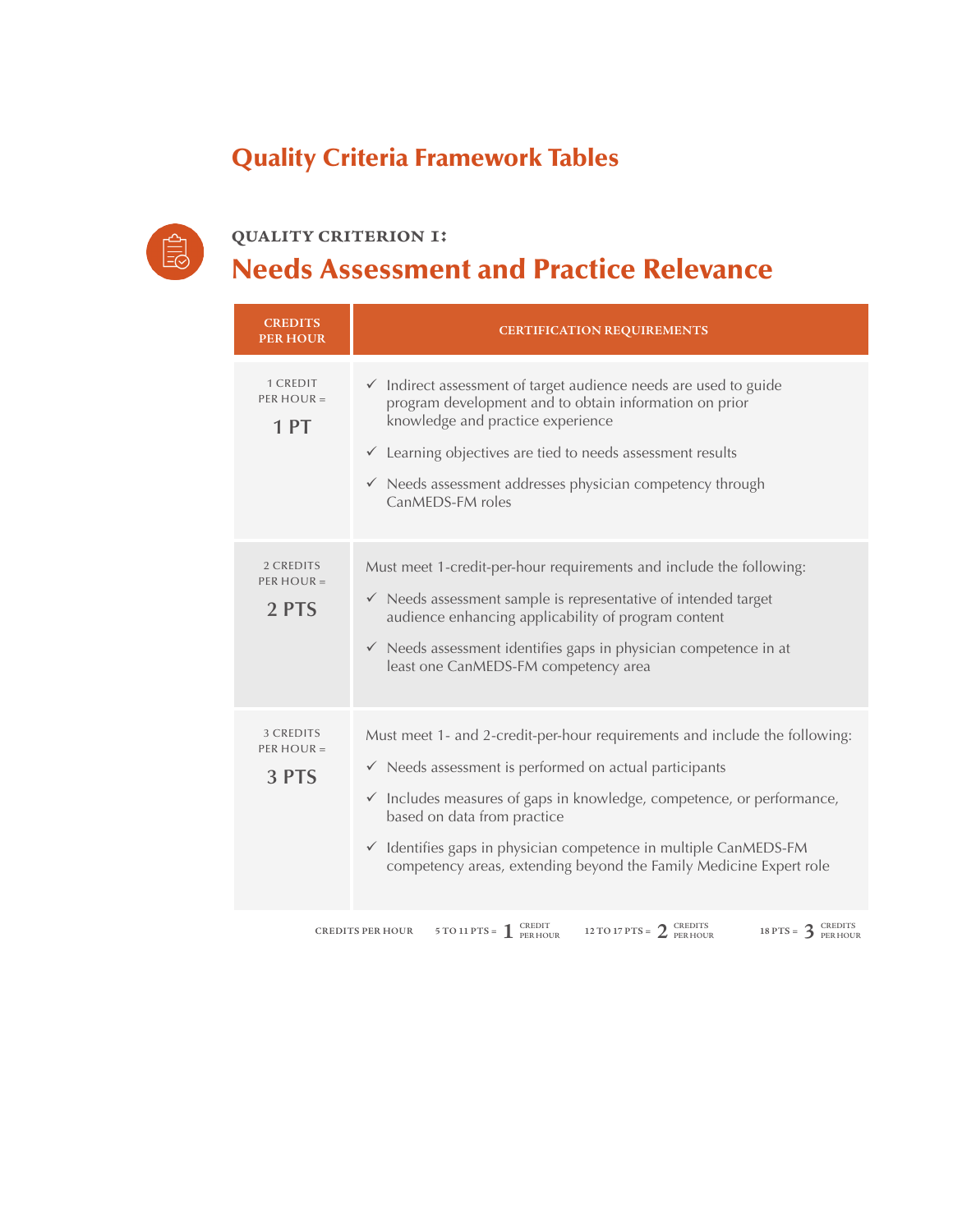

## **quality criterion 2:** Interactivity and Engagement

| <b>CREDITS</b><br><b>PER HOUR</b>  | <b>CERTIFICATION REQUIREMENTS</b>                                                                                                                                                                                                                                                                                                                                                                                                                                                                                                                                                                                                                                                 |
|------------------------------------|-----------------------------------------------------------------------------------------------------------------------------------------------------------------------------------------------------------------------------------------------------------------------------------------------------------------------------------------------------------------------------------------------------------------------------------------------------------------------------------------------------------------------------------------------------------------------------------------------------------------------------------------------------------------------------------|
| 1 CREDIT<br>PER HOUR $=$<br>1 PT   | $\checkmark$ Minimum of 25% of the program is conducted in an interactive manner                                                                                                                                                                                                                                                                                                                                                                                                                                                                                                                                                                                                  |
| 2 CREDITS<br>PER HOUR $=$<br>2 PTS | Must meet 1-credit-per-hour requirements and include the following:<br>$\checkmark$ Between 25 and 50% of the program is conducted in an interactive<br>manner<br>$\checkmark$ Learner engagement goes beyond audience Q & A<br>$\checkmark$ Includes opportunities for participants to engage with each other,<br>with facilitators, and with material being taught (For Self-Learning<br>category, programs require engagement with facilitators and<br>materials being taught only)<br>$\checkmark$ Component of the activity is based on small groups or<br>workshops (For Self-Learning category, small-group requirement<br>is replaced with case-based learning component) |
| 3 CREDITS<br>PER HOUR $=$<br>3 PTS | Must meet 1- and 2-credit-per-hour requirements and include the following:<br>$\checkmark$ Program must be based on small-group learning (For Self-Learning<br>category programs must be based on case-based or immersive scenario<br>learning)<br>$\checkmark$ Program includes activities that can be applied to participants' practice<br>$\checkmark$ Program includes formal reflection on application of learning to<br>practice over a realistic time period to assess practice change                                                                                                                                                                                     |

**CREDITS PER HOUR 2 2 CREDITS 2 CREDITS 12 TO 17 PTS = 2 CREDITS 2 PER HOUR 2 2 PER HOUR**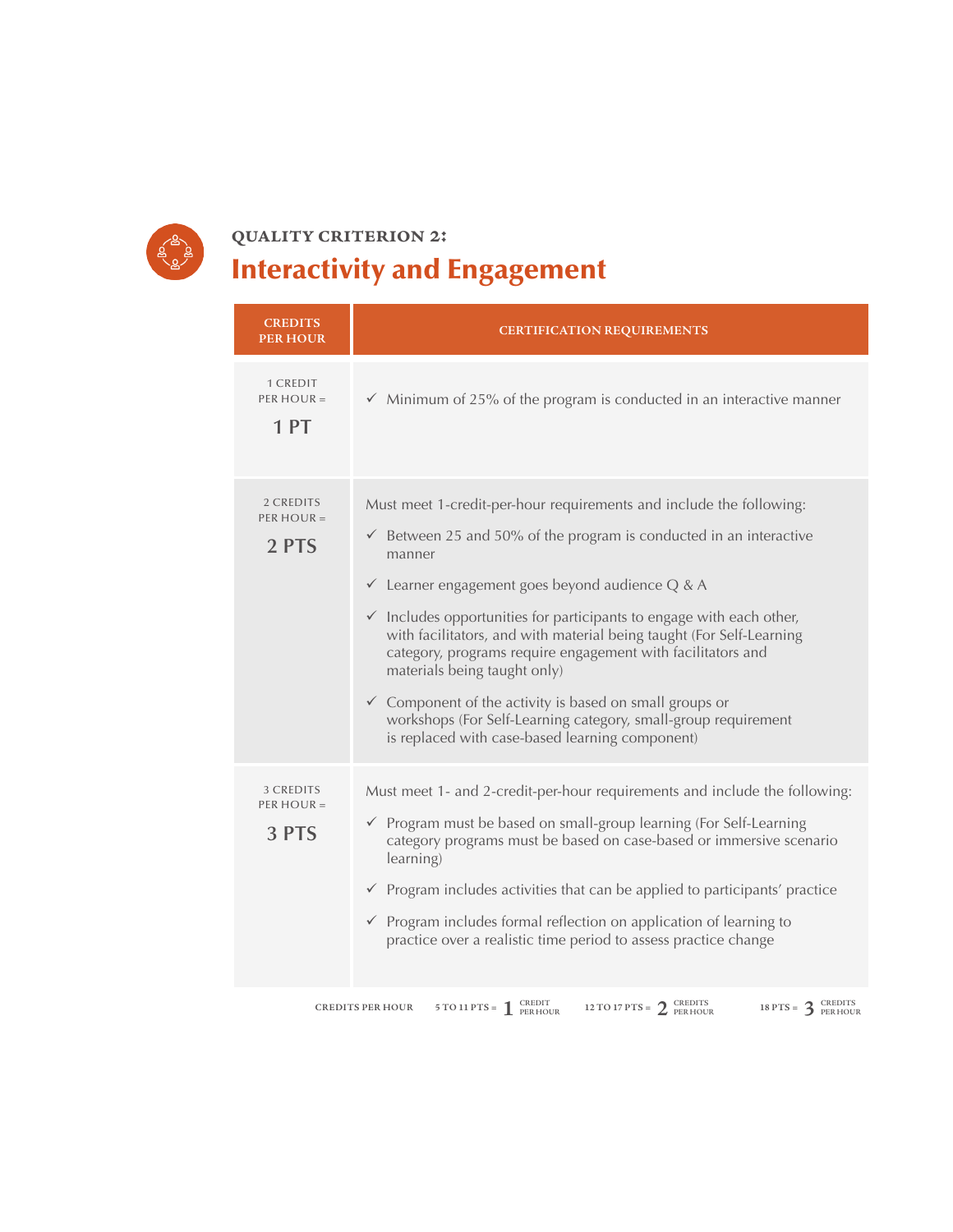

#### **quality criterion 3:** Incorporation of Evidence

| <b>CREDITS</b><br><b>PER HOUR</b>  | <b>CERTIFICATION REQUIREMENTS</b>                                                                                                                                                                                                                                                                                                                                                                                                                                                                                                                                                                                                                                                                                                                                                                                                                                                                                                                                                                                                 |
|------------------------------------|-----------------------------------------------------------------------------------------------------------------------------------------------------------------------------------------------------------------------------------------------------------------------------------------------------------------------------------------------------------------------------------------------------------------------------------------------------------------------------------------------------------------------------------------------------------------------------------------------------------------------------------------------------------------------------------------------------------------------------------------------------------------------------------------------------------------------------------------------------------------------------------------------------------------------------------------------------------------------------------------------------------------------------------|
| 1 CREDIT<br>PER HOUR $=$<br>1PT    | $\checkmark$ An outline of the evidence and how it was used to create the content<br>must be provided and references must be included within materials<br>$\checkmark$ Evidence should come from systematic reviews/meta-analyses of<br>studies (RCTs, cohort case control studies) or single, moderate-sized,<br>well-designed RCTs or well-designed, consistent, controlled but not<br>randomized trials or large cohort studies<br>$\checkmark$ Lack of evidence for assertions or recommendations must be<br>acknowledged<br>$\checkmark$ If a single study is the focus or select studies are omitted program<br>developers must provide rationale to support this decision<br>$\checkmark$ Graphs and charts cannot be altered to highlight one treatment or<br>product<br>$\checkmark$ Both potential harms and benefits should be discussed and an efficient<br>way to present this to clinicians is number needed to treat (NNT) and<br>number needed to harm (NNH), as well as absolute and relative risk<br>reductions |
| 2 CREDITS<br>PER HOUR $=$<br>2 PTS | Must meet 1-credit-per-hour requirements and include the following:<br>$\checkmark$ Content must reflect patient-oriented outcomes and avoid surrogate<br>outcomes<br>$\checkmark$ Canadian-based evidence should be included where it exists                                                                                                                                                                                                                                                                                                                                                                                                                                                                                                                                                                                                                                                                                                                                                                                     |
| 3 CREDITS<br>PER HOUR $=$<br>3 PTS | Must meet 1- and 2-credit-per-hour requirements and include the following:<br>$\checkmark$ Program must include opportunity for participants to seek, appraise,<br>and apply best available evidence                                                                                                                                                                                                                                                                                                                                                                                                                                                                                                                                                                                                                                                                                                                                                                                                                              |
|                                    | 5 TO 11 PTS = $\int_{PER HOUR}^{CREDIT}$ 12 TO 17 PTS = $\int_{PER HOUR}^{CREDITS}$<br>18 PTS = $3_{PERHOUR}^C$<br><b>CREDITS PER HOUR</b>                                                                                                                                                                                                                                                                                                                                                                                                                                                                                                                                                                                                                                                                                                                                                                                                                                                                                        |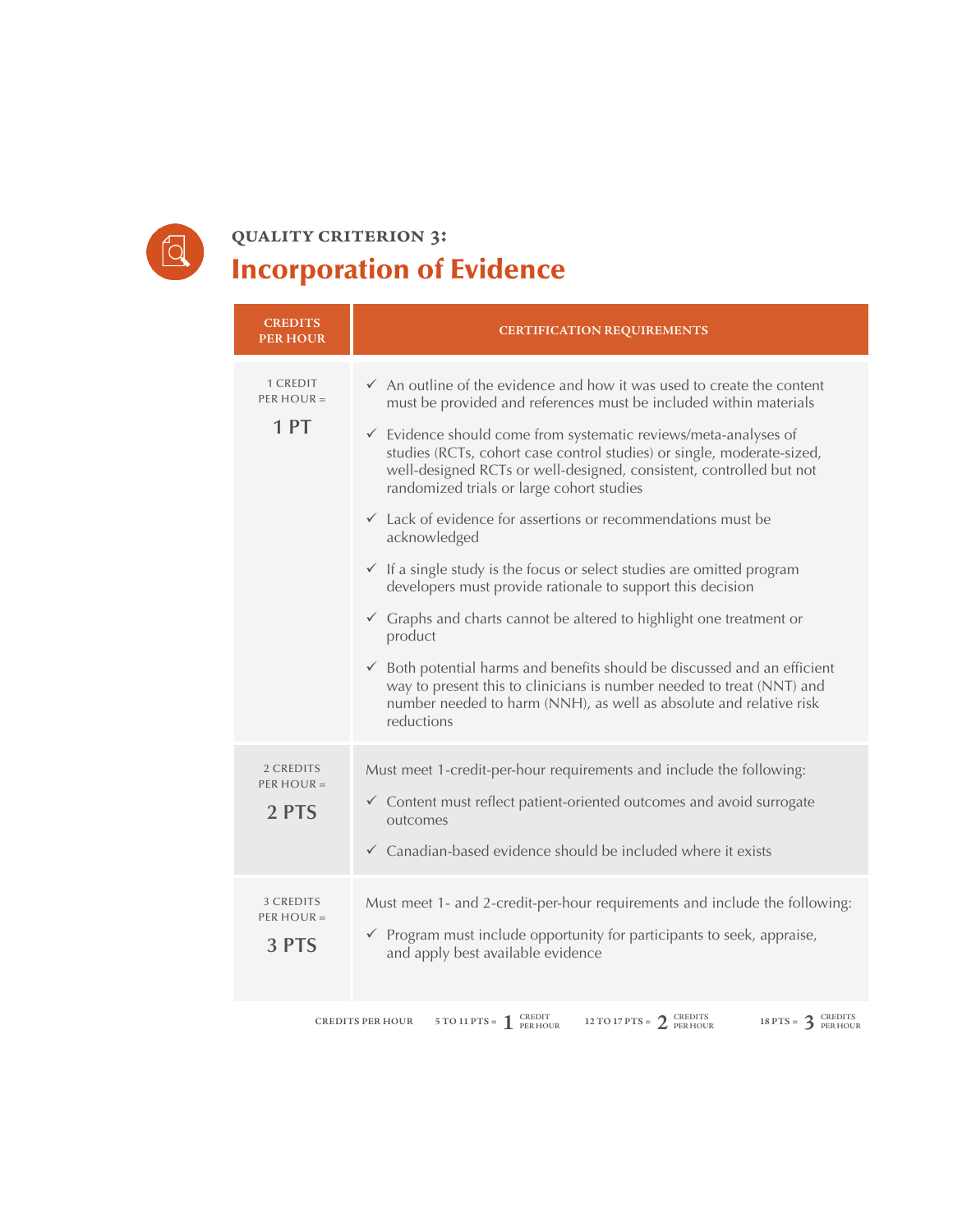

## **quality criterion 4:** Addressing Barriers to Change

| <b>CREDITS</b><br><b>PER HOUR</b>  | <b>CERTIFICATION REQUIREMENTS</b>                                                                                                                                                                                        |  |  |
|------------------------------------|--------------------------------------------------------------------------------------------------------------------------------------------------------------------------------------------------------------------------|--|--|
| 1 CREDIT<br>PER HOUR $=$<br>1PT    | $\checkmark$ Educational design includes discussion of commonly encountered<br>barriers to practice change                                                                                                               |  |  |
| 2 CREDITS<br>PER HOUR $=$<br>2 PTS | Must meet 1-credit-per-hour requirements and include the following:<br>$\checkmark$ Educational design includes discussion on approaches to<br>overcoming these barriers                                                 |  |  |
| 3 CREDITS<br>PER HOUR $=$<br>3 PTS | Must meet 1- and 2-credit-per-hour requirements and include the following:<br>$\checkmark$ Solicits barriers to change from actual participants<br>$\checkmark$ Discusses barriers and approaches to overcoming barriers |  |  |
|                                    | 5 TO 11 PTS = $\int_{\text{PER HOUR}}^{\text{CREDIT}}$<br>12 TO 17 PTS = $2_{PERHOUR}^C$<br>18 PTS = $3_{PERHOUR}^C$<br><b>CREDITS PER HOUR</b>                                                                          |  |  |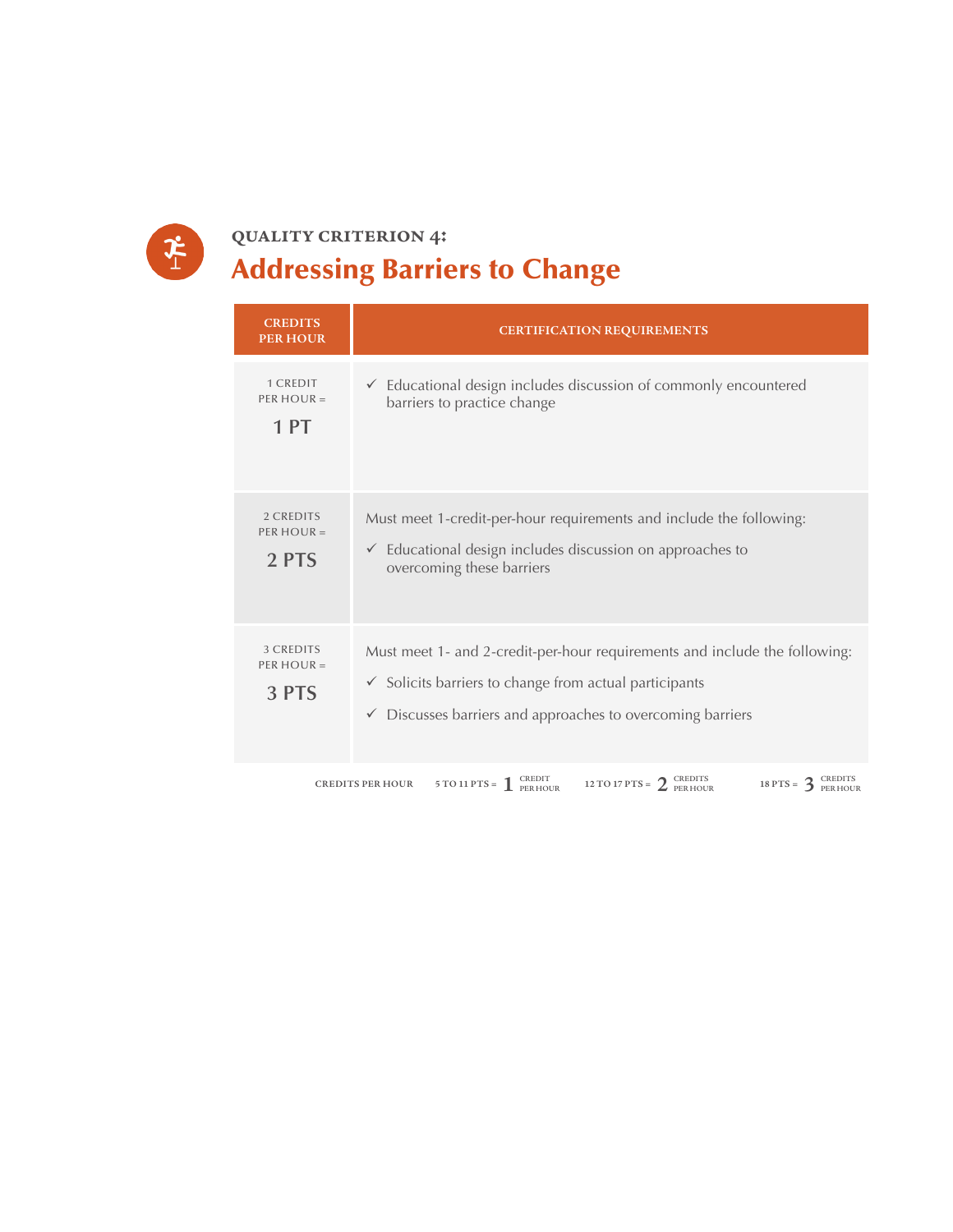

### **quality criterion 5:** Evaluation and Outcome Assessment

| <b>CREDITS</b><br><b>PER HOUR</b>  | <b>CERTIFICATION REQUIREMENTS</b>                                                                                                                                                                                                                                                                                           |  |
|------------------------------------|-----------------------------------------------------------------------------------------------------------------------------------------------------------------------------------------------------------------------------------------------------------------------------------------------------------------------------|--|
| 1 CREDIT<br>PER HOUR $=$<br>1 PT   | $\checkmark$ Measures are included to assess self-reported learning or change in<br>what participants know or know how to do as a result of the CPD<br>program                                                                                                                                                              |  |
| 2 CREDITS<br>PER HOUR $=$<br>2 PTS | Must meet 1-credit-per-hour requirements and include the following:<br>$\checkmark$ Program includes an objective measurement of change in<br>knowledge<br>$\checkmark$ Program provides opportunity for participants to evaluate change in<br>CanMEDs-FM competencies (as identified in learning objectives)               |  |
| 3 CREDITS<br>$PER HOUR =$<br>3 PTS | Must meet 1- and 2-credit-per-hour requirements and include the following:<br>✓ Objective measurement of change in competence and/or clinical<br>performance and/or patient outcome for all learners<br>$\checkmark$ Opportunity to evaluate change in all CanMEDs-FM competencies<br>identified in the learning objectives |  |
|                                    | 5 TO 11 PTS = $\int_{\text{PER HOUR}}^{\text{CREDIT}}$<br>12 TO 17 PTS = $2^{CREDITS}$<br>18 PTS = $3$ CREDITS<br><b>CREDITS PER HOUR</b>                                                                                                                                                                                   |  |